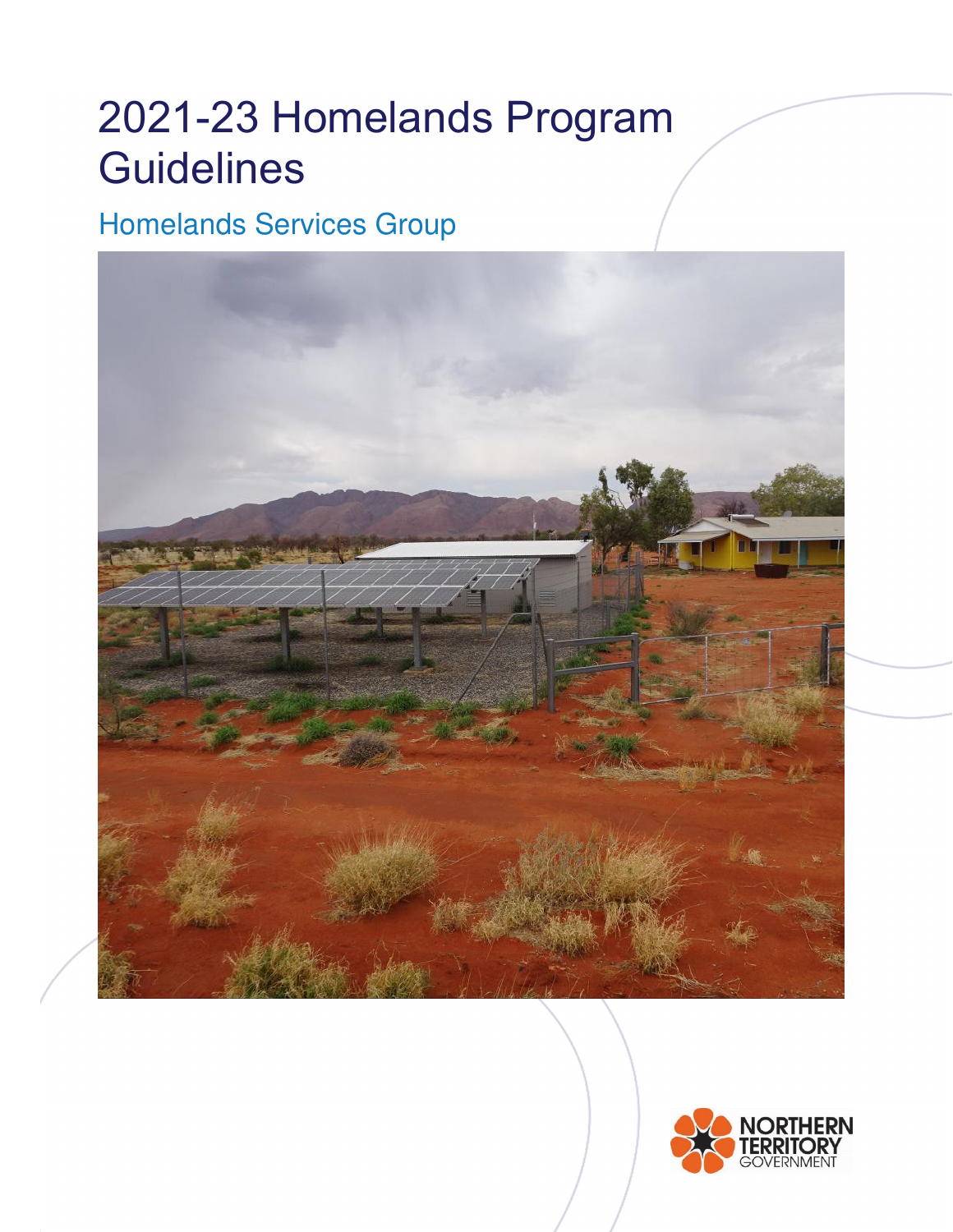| Document title         | 2021-23 Homelands Program Guidelines                                                   |
|------------------------|----------------------------------------------------------------------------------------|
| <b>Contact details</b> | Homelands Services Group, Department of Territory Families, Housing and<br>Communities |
| Approved by            |                                                                                        |
| Date approved          |                                                                                        |
| <b>Document review</b> |                                                                                        |
| <b>TRM</b> number      | HCD2021/03459-3~007                                                                    |

| <b>Version</b> | <b>Date</b>      | <b>Author</b>       | <b>Changes made</b>          |
|----------------|------------------|---------------------|------------------------------|
|                | 15 November 2021 | <b>Tony Beale</b>   | First version                |
| 1.1            | 22 November 2021 | <b>Cheryl Ahmat</b> | Amend Reporting and SPFR     |
|                | 23 November 2021 | Purvish Shah        | <b>Update the Guidelines</b> |

| <b>Acronyms</b> | <b>Full form</b>                                              |
|-----------------|---------------------------------------------------------------|
| <b>NT</b>       | <b>Northern Territory</b>                                     |
| <b>NTG</b>      | The Northern Territory Government                             |
| <b>TFHC</b>     | The Department of Territory Families, Housing and Communities |
| <b>MES</b>      | <b>Municipal and Essential Services</b>                       |
| <b>HMS</b>      | <b>Housing Maintenance Services</b>                           |
| <b>HJ</b>       | Homelands Jobs                                                |
| <b>HCG</b>      | <b>Homelands Capital Grants</b>                               |
| <b>GST</b>      | Goods and Services Tax                                        |
| <b>ATO</b>      | <b>Australian Taxation Office</b>                             |
| <b>SPFR</b>     | Specific Purpose Financial Report                             |
| <b>FTE</b>      | <b>Full Time Equivalent</b>                                   |
| <b>SDP</b>      | Service Delivery Plan                                         |
| <b>IER</b>      | Infrastructure and Equipment Register                         |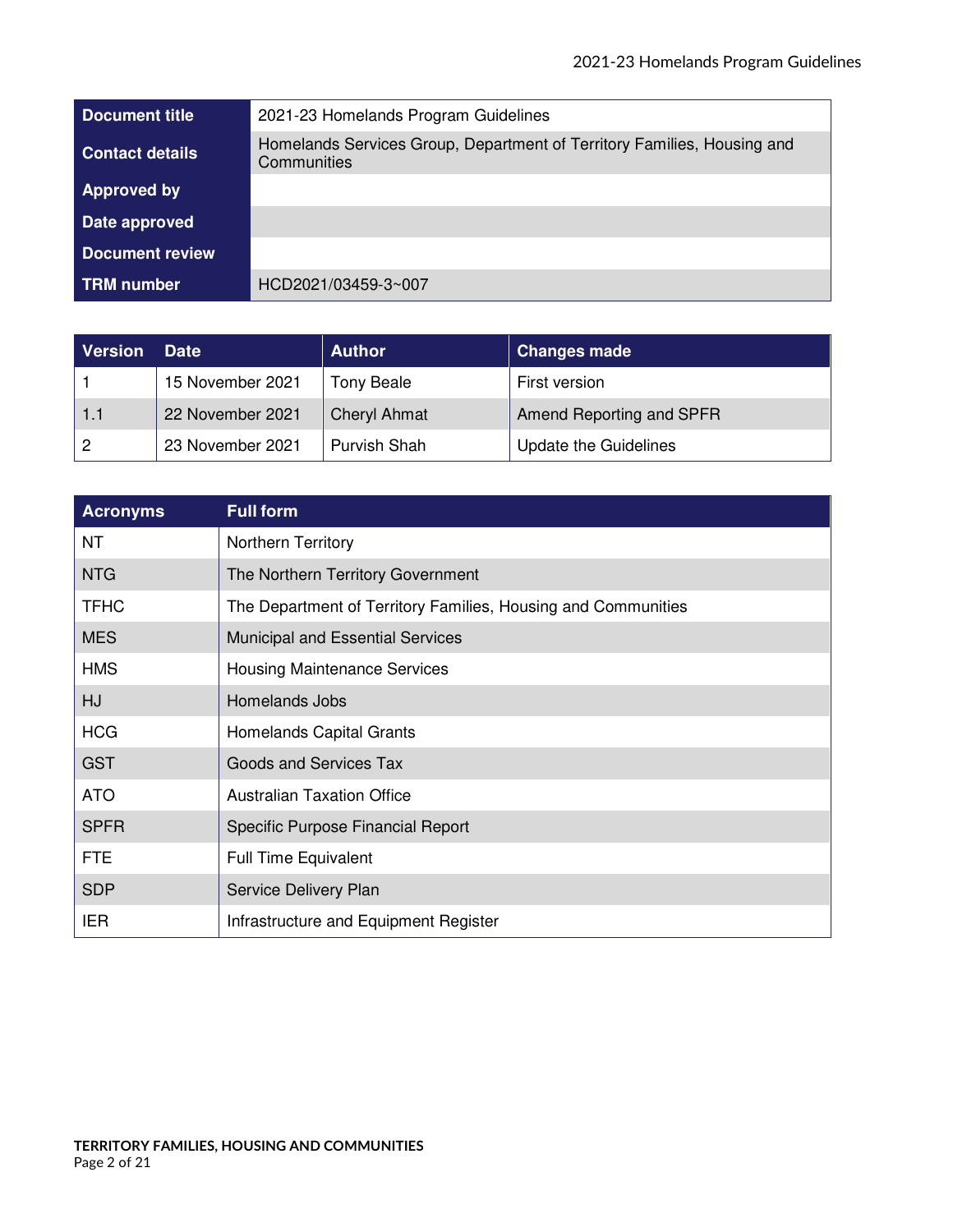## **Contents**

| Α.        |  |  |
|-----------|--|--|
| <b>B.</b> |  |  |
| C.        |  |  |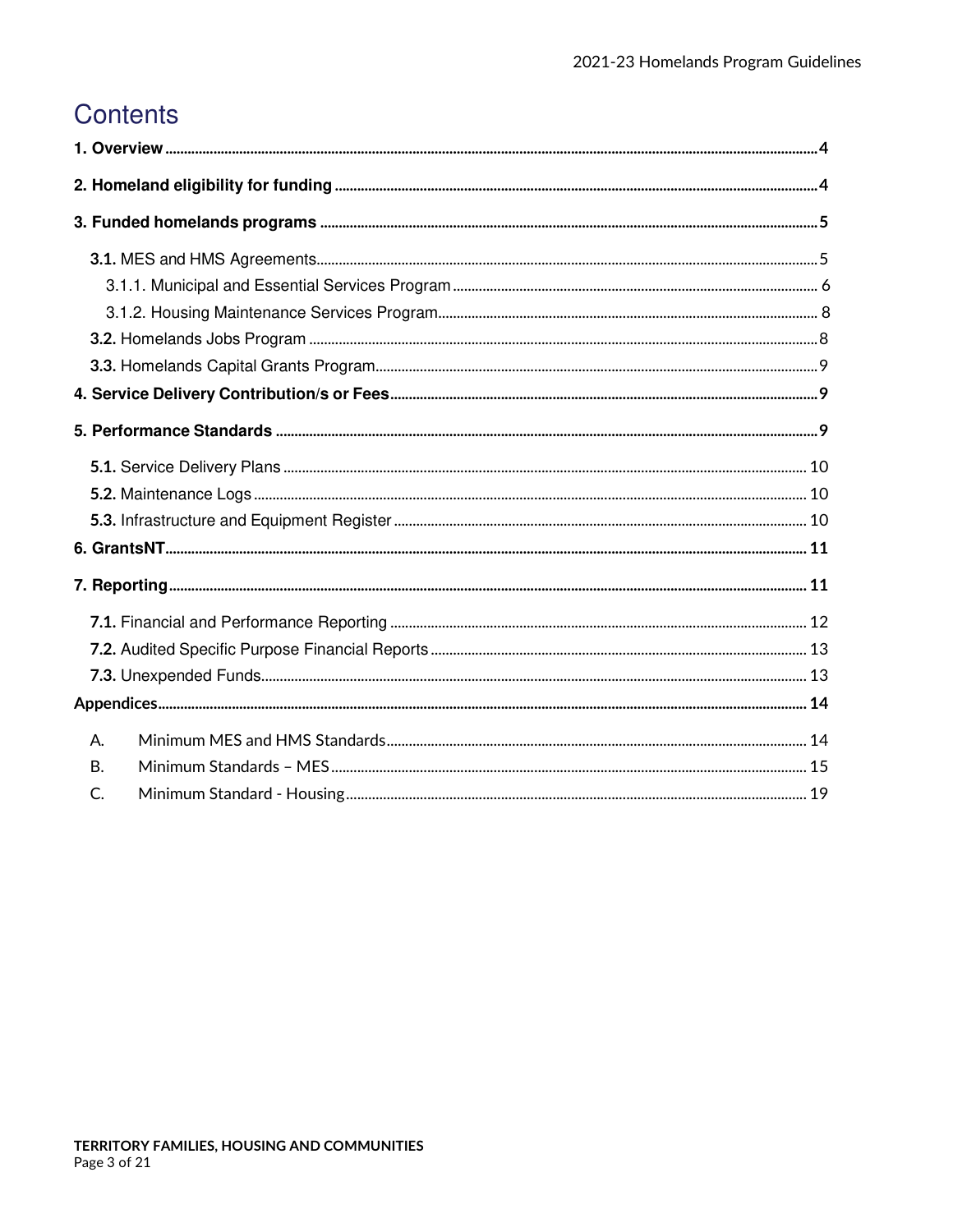## 1. Overview

The Northern Territory Government recognises and supports the fundamental right of Aboriginal Territorians to live on, develop, and maintain their homelands. Significant national and NT policies exist to support homeland residents to fulfil their aspirations to maintain and strengthen distinct legal, economic, social and cultural institutions on homelands.

Homelands and outstations are interchangeable terms used in different parts of the NT to describe places where small populations of Aboriginal people live in remote areas, on lands to which they have traditional ownership or historical association.

A town camp is an Aboriginal urban living area usually located on Crown land which has been leased or granted to an Aboriginal community organisation for Aboriginal communal purposes, including use as a living area.

In the 2021-22 financial year, 394 homelands, 43 town camps and 9 remote communities were funded under various homelands programs, with approximately 9,000 – 10,000 residents in 2,426 dwellings benefiting from the grant funding.

Service delivery to homelands and town camps reflects the objectives of Northern Territory Government policy and will continue to be based on strong, productive and collaborative relationships in recognition of the Territory's long term commitment to principles of priority, engagement, sustainability, access and accountability.

The NT Government is committed to improving services and living conditions on homelands and town camps. This will require the joint efforts of governments, landholders and residents to all share responsibility for the future of homelands and town camps.

Homelands Services policies and guidelines will help to drive improved outcomes for Aboriginal Territorians residing in their homelands and town camps.

## 2. Homeland eligibility for funding

To be eligible for funding a homeland must:

- have a sustainable, potable water supply;
- have a water supply in operating condition;
- have its own operating power supply;
- have safe and secure housing;
- be accessible:
- be the principal place of residence; and
- a service provider, recognised under the Homelands Program, must be willing to undertake the responsibility for servicing the homeland and be able to deliver services in a safe environment.

If a homeland is not currently funded, the residents can approach their service provider to find out if it is eligible for funding.

The service provider will contact the Department of Territory Families, Housing and Communities (TFHC) to consider the homeland for funding. The service provider is responsible for notifying the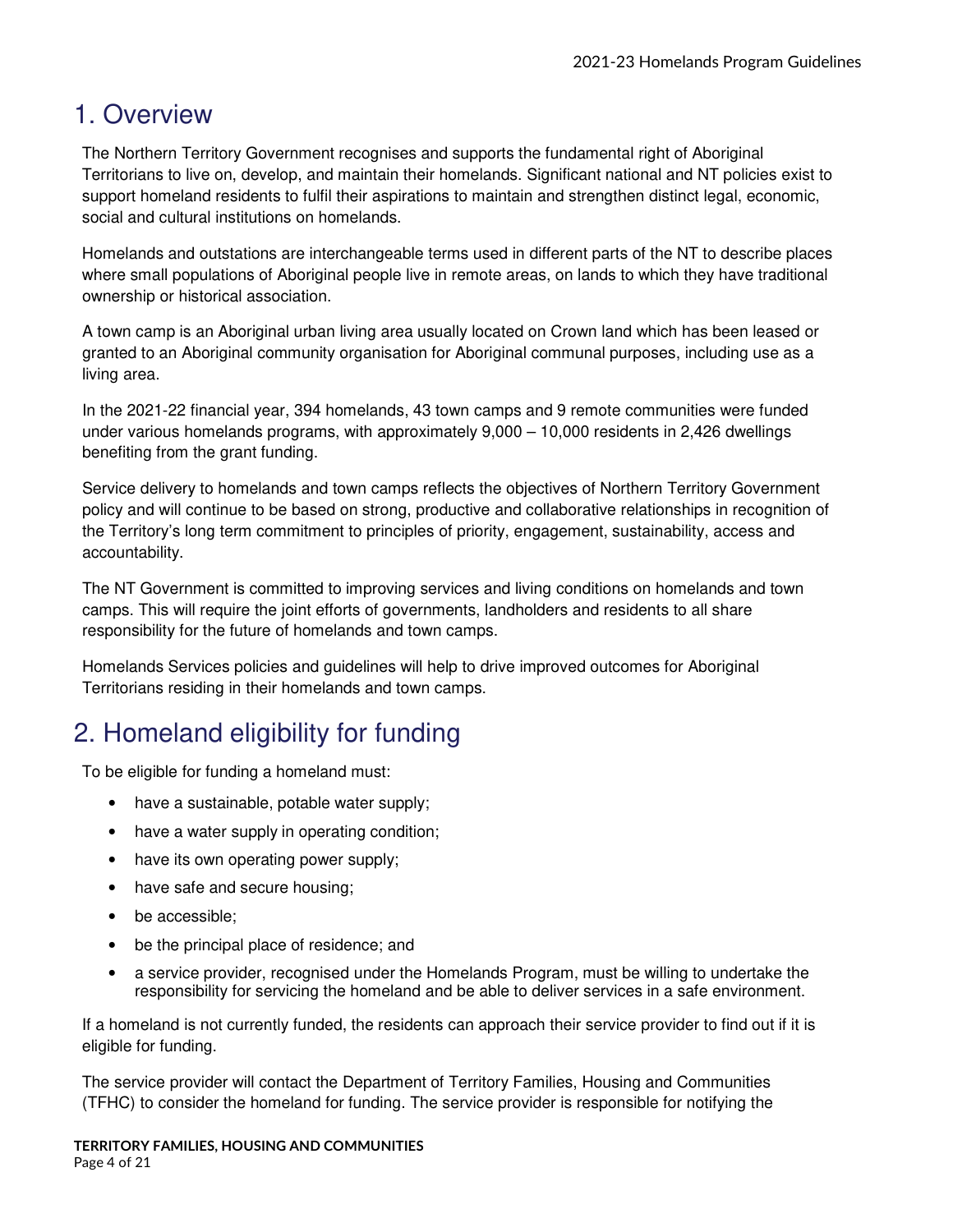resident/s once TFHC has approved the homeland to be funded, or advise if the location does not meet the required criteria.

If the service provider does not wish to take part in servicing an eligible homeland, another provider can be engaged. Where an alternative service provider is engaged, TFHC will make the final decision on the suitability of the provider.

In the event that any additional housing built on eligible homelands or town camps leads to increased demand for municipal and essential services, the required upgrades to municipal and essential services infrastructure must be funded by the developer.

In the event that a developer fails to fund any required infrastructure upgrades, the additional housing will not be eligible for funding under the Homelands Program.

Any ongoing support for new homelands or new housing on existing homelands is to be funded from within the service provider's current budget allocations.

## 3. Funded homelands programs

TFHC offers grant funding for eligible homelands and service providers through the following homelands programs:

- Municipal and Essential Services (MES);
- Housing Maintenance Services (HMS);
- Homelands Jobs (HJ); and
- Homelands Capital Grants (HCG).

### **3.1.** MES and HMS Agreements

In July 2018, service providers were offered a five-year funding agreement for MES and HMS funding, with a schedule listing each funded homeland/town camp and the amount of funding the service provider will receive for the initial financial year. In July 2021, service providers were offered a variation for the final two years of the agreement (2021-22 to 2022-23), with funding to be released at milestone points across the funding period.

Payments are released to service providers on a biannual basis, or by invoice, once the funding agreement is duly executed by the service provider and TFHC. In order to receive funding, the service provider must be compliant with all financial and performance reporting requirements.

Executed funding agreements must be returned to TFHC by the date notified. If the funding agreement is not received by this date, the offer may be withdrawn and the funding may be allocated to other service providers.

Funding for both MES and HMS is allocated on a 'per dwelling' formula. The funding amount may be adjusted for homelands that are difficult to access and/or have to provide their own power and water (that is, where power and/or water is not provided by the Power and Water Corporation). Funding is reviewed each year and may change according to the number of homelands and dwellings included in the program.

A dwelling is considered permanently occupied if the residents live there most of the time, meaning 50 per cent of the time. All dwellings that are permanently occupied are eligible for funding.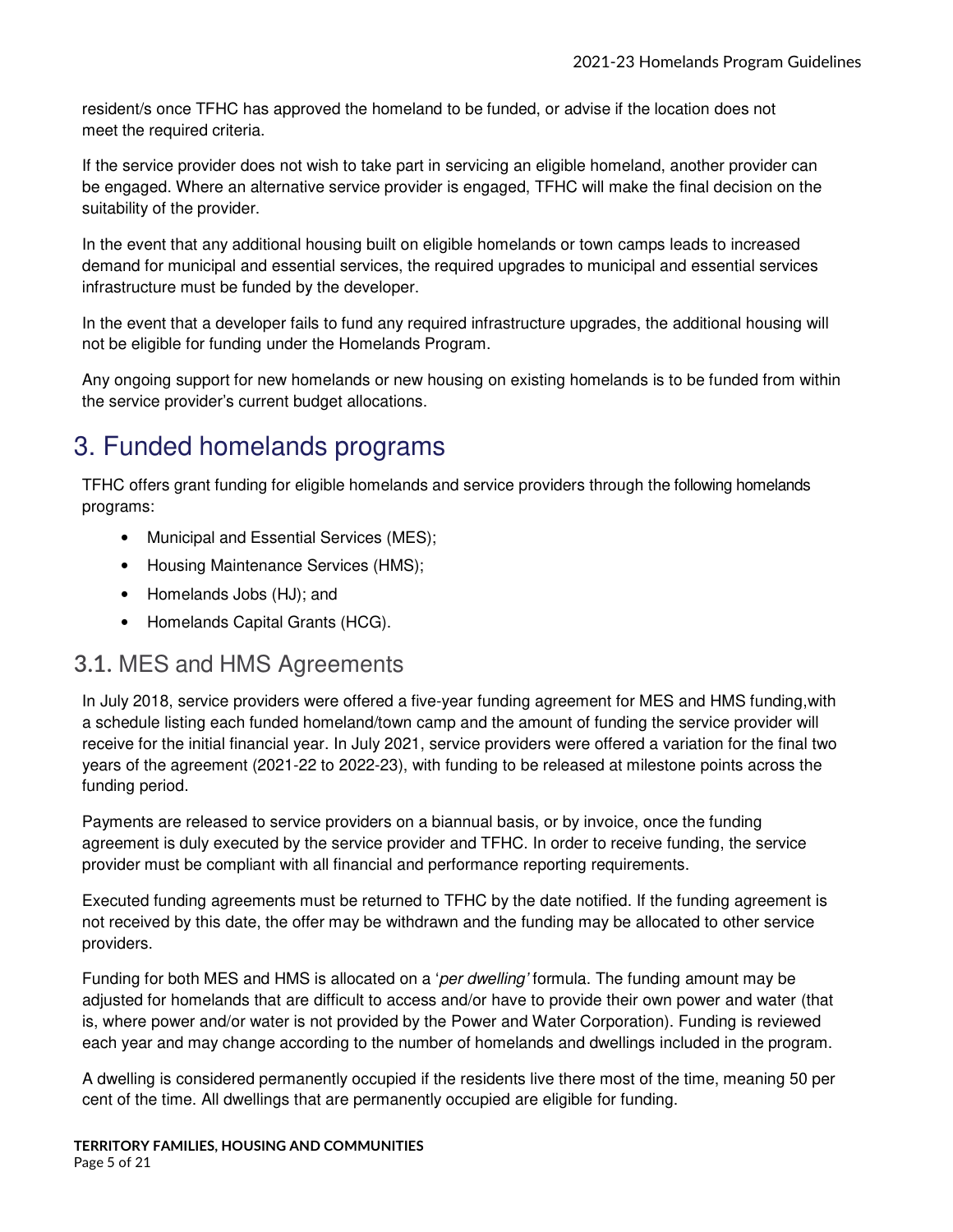In determining whether a dwelling is permanently occupied, TFHC will consider the length of time the residents live in the dwelling each year, whether the resident has any other government assisted housing and the recognised registered address. If any dispute arises about the classification of the dwelling, the responsibility is on the resident to show that the dwelling is their principal place of residency.

The annual occupancy and population survey (survey) forms the basis for allocating funds for the next financial year for municipal, essential and housing maintenance services on eligible homelands and town camps. The data provided in the survey is critical, as it is reflected in funding agreements which are legally binding contracts.

The information provided in the survey by the service providers is verified by TFHC Technical Officers. Technical Officers are scheduled to carry out field visits and audits of completed works at each location, at least twice per year.

Exceptions will be considered on a case-by-case basis for MES funding to maintain roads or protect infrastructure for homelands used for cultural or education purposes, but are not permanently occupied.

As per the NT Government's **Buy Local Plan**, works for building related projects should be undertakenby a local NT business with Contractor Accreditation Limited (CAL) accreditation. Any exception to this must be approved by the Homelands Services Group.

### 3.1.1. Municipal and Essential Services Program

MES operational funding includes repairs and maintenance, minor works and general operational costs for the delivery of municipal and essential services to homelands and town camps.

MES funding is also provided for the delivery of municipal services to 9 remote communities which are not provided with municipal services by local government authorities.

Municipal service activities are primarily concerned with road and aerodrome maintenance, waste disposal, landscaping and dust control in common areas, firebreaks, animal control, environmental health activities and other municipal services.

Essential service activities are primarily concerned with the operation and maintenance of electricity supplies, water supplies and sanitation systems.

The service provider must not:

- use more than 20 per cent of the MES funding for administrative costs and overheads directly involved with program delivery;
- use more than 50 per cent of the MES funding for paying salaries or wages for positions directly involved with program delivery; or
- Use HMS funds for the delivery of MES services.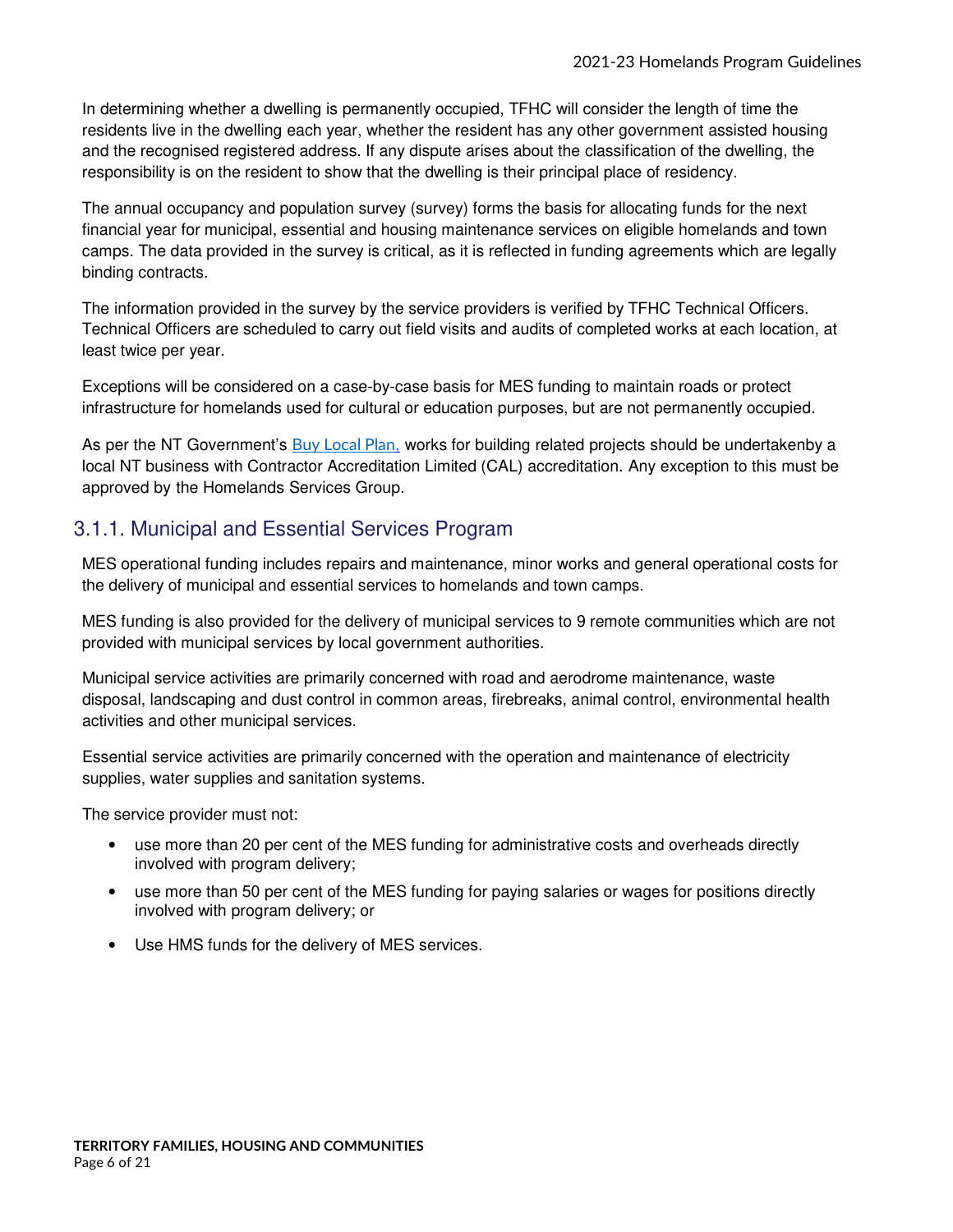Eligible activities under the MES program are defined as follows:

| Electricity, water<br>and sanitation<br>services<br>operation and<br>maintenance | Assistance with operational costs and essential/routine repairs and<br>maintenance to water, electricity and sanitation services on homelands.<br>MES funding may only be used to purchase fuel for generators where<br>residents are contributing to the costs of fuel consumption.<br>TFHC may also approve the re-allocation of an amount of MES funding to<br>cover a shortfall in electricity supply operational costs where the service<br>provider is making a significant effort to collect revenue from users. |
|----------------------------------------------------------------------------------|-------------------------------------------------------------------------------------------------------------------------------------------------------------------------------------------------------------------------------------------------------------------------------------------------------------------------------------------------------------------------------------------------------------------------------------------------------------------------------------------------------------------------|
| Road<br>maintenance                                                              | Routine and essential maintenance to internal roads and drainage that is not<br>the responsibility of a government body or another entity.                                                                                                                                                                                                                                                                                                                                                                              |
| Aerodrome and<br>barge landings<br>maintenance                                   | Routine and essential maintenance of aerodromes and barge landings in<br>homelands only.                                                                                                                                                                                                                                                                                                                                                                                                                                |
| Waste disposal                                                                   | Effective and regular waste removal services and tip maintenance in<br>homelands, town camps and (9) funded communities.                                                                                                                                                                                                                                                                                                                                                                                                |
| Landscaping,<br>dust control and<br>firebreaks                                   | Essential and effective landscaping, dust control and fire breaks around<br>infrastructure, including routine management and maintenance of ovals,<br>parks and playgrounds in homelands, town camps and funded communities.                                                                                                                                                                                                                                                                                            |
| Management of<br>infrastructure and<br>municipal<br>services                     | Operational costs required to provide infrastructure and municipal services,<br>including assistance with the administration/running costs for municipal<br>services vehicles, and the repairs and maintenance of essential buildings in<br>homelands, town camps and (9) funded communities.                                                                                                                                                                                                                           |
| Environmental<br>health activities                                               | Programs should include activities and strategies to reduce environmental<br>health risks and related diseases, including educational programs and<br>activities that reduce hygiene and nuisance problems.                                                                                                                                                                                                                                                                                                             |
| Animal<br>management                                                             | Improve the health and welfare of animals by providing access to water,<br>protecting housing or infrastructure from animals, and providing veterinary<br>and education programs with a focus on better dog health in homelands,<br>town camps and (9) funded communities.                                                                                                                                                                                                                                              |
| Other municipal<br>services                                                      | Other necessary municipal services such as fire prevention, maintenance of<br>street lighting, preparation of town plans, and insurance on assets used<br>specifically to provide municipal services.                                                                                                                                                                                                                                                                                                                   |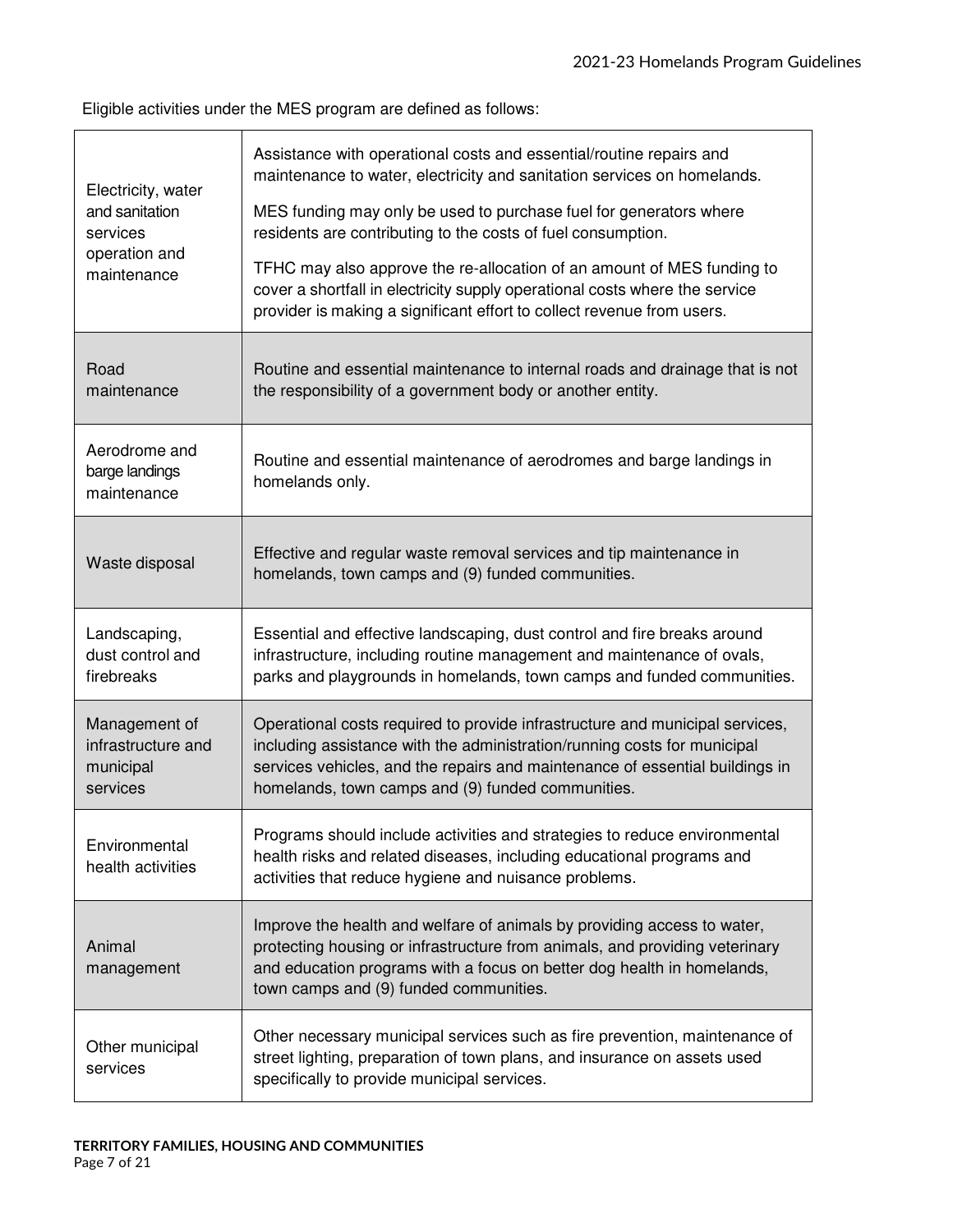### 3.1.2. Housing Maintenance Services Program

The purpose of HMS is to assist homeland and town camp residents to live in a safe and healthy environment. It provides funding for the following in priority order:

- urgent repairs, to be attended to within 48 hours; and
- general or routine repairs and maintenance to extend the life of houses and minimise deterioration.

The service provider must not:

- use more than 20 per cent of the HMS funding for administrative costs and overheads directly involved with program delivery;
- use more than 50 per cent of the HMS funding for paying salaries or wages for positions directly involved with program delivery; and
- use MES funding to deliver HMS services.

### **3.2.** Homelands Jobs Program

Homelands Jobs funding helps to employ local Aboriginal people in funded homelands, town camps and communities, to assist in the delivery of homelands programs, including in office-based positions. This assists to increase local participation by offering employment and training opportunities to local residents.

Funding for Homelands Jobs is allocated by a formula calculation based on the number of homelands and houses managed by the service provider.

Homelands Jobs is offered together with the MES and HMS funding agreement. The funding schedule lists the number of full time equivalent (FTE) positions funded and the approved allocation for the service provider. Funding can extend to more people than just the number of FTE positions, for example one single FTE position could potentially be split to cover a number of different individuals working on a part-time or casual basis.

Homelands Jobs payments are also released to the service provider on a biannual basis, once TFHC has determined that the service provider is compliant with all financial and performance reporting requirements.

Homelands Jobs funding is to be used to pay salaries/wages or upskilling Aboriginal staff directly involved with the delivery of homelands programs and is not to be used for administration costs. Examples of work activities are as follows:

- municipal services maintenance of internal roads and aerodromes, rubbish disposal, landscaping and dust control, fire breaks, grass cutting, environmental health activities and animal control;
- essential services operation and maintenance of homelands electricity supplies, water supplies and septic or sewerage systems;
- housing maintenance urgent and routine housing repairs and maintenance, assisting qualified personnel where appropriate to maintain houses in a safe, habitable condition; and
- tasks associated with works within homelands e.g. fencing, removal of rubbish, groundworks and works establishing new infrastructure under supervision of qualified personnel where appropriate.

Service providers will be required to demonstrate that:

• funded positions are used to employ local Aboriginal people from within the serviced homelands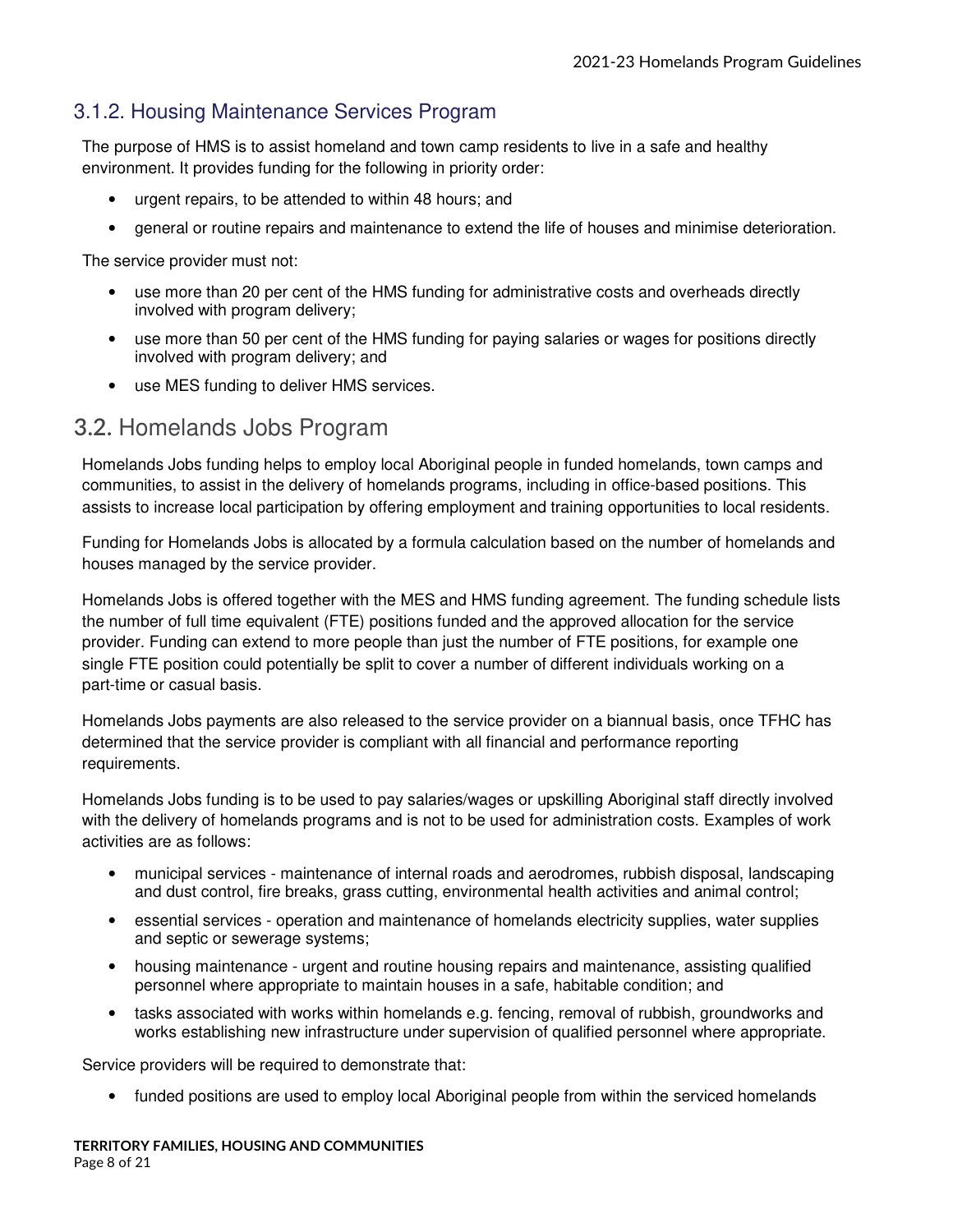and/or town camps;

- funded positions are adequately managed and supervised within the organisation;
- funded positions undertake a range of tasks and duties appropriate to the level of responsibility;
- employees engaged through Homelands Jobs funding will benefit personally from any training, skills improvement or experience gained through the job; and
- funded positions will productively contribute to the achievement of organisational goals, outcomes and outputs.

## **3.3.** Homelands Capital Grants Program

The Homelands Capital Grants Program is for the purchase/construction of capital infrastructure that supports the delivery of municipal and essential services, and housing maintenance services, to Northern Territory homelands and those town camps which are not covered by NT Government leases.

The Homelands Capital Grants Program combines and replaces the former Municipal Essential Services Special Purpose Grant Program (MESSPG) and the Homelands Extra Allowance (HEA).

## 4. Service Delivery Contribution/s or Fees

TFHC advocates that service providers encourage residents to contribute to service delivery through voluntary service delivery contribution fees. This assists with the cost of providing improved services and strengthens community contribution and participation in the maintenance of homelands and dwellings.

Where no service contribution fee is forthcoming, service providers are not obligated (under the funding agreement) to provide services above the minimum standards or funding levels.

If residents contribute to service delivery, it is incumbent on the service provider to work with the residents to identify how the fees will contribute to improved service delivery.

## 5. Performance Standards

These program guidelines and program funding agreements outline the requirements for performance standards under each of the homelands programs. Minimum standards have been developed by TFHC identifying the minimum expected levels of servicing, maintenance and standard of infrastructure on all homelands, see Appendices.

Service providers must utilise funding money to achieve the outcomes of the program.

In order to manage and assess service delivery and service provider performance, half yearly reporting templates have been developed by TFHC. These templates must be filled in and submitted to TFHC by the due date. The templates provide information that contributes to TFHC's assessment of performance. Where performance is assessed as requiring further review, the following areas may be examined:

- Service Delivery Plans (SDP);
- complaints and complaints procedure;
- local employment numbers;
- communication procedure and performance (e.g. urgent items and SDP creation);
- service delivery contribution fees (e.g. strategy and progress);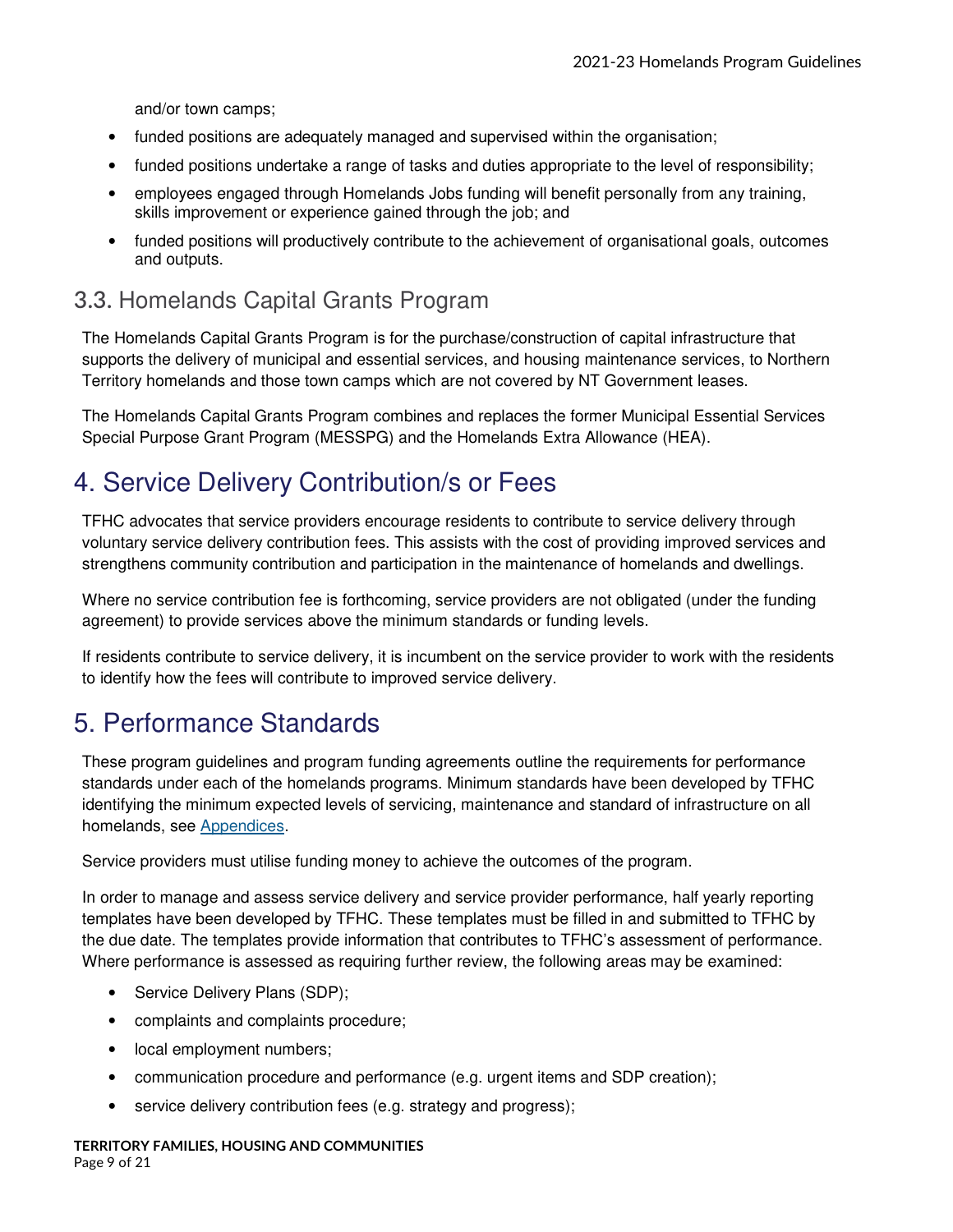- percentage of administration or salaries/wages costs; and
- the level of commitment of expenditure against grants.

## **5.1.** Service Delivery Plans

All service providers are required to develop an SDP in collaboration with residents for each funded location in order to ensure that minimum standards of service delivery are achieved for both MES and HMS programs

The SDP is a plan for managing scheduled maintenance on infrastructure and other assets used in the delivery of Homelands Program services.

The SDP will list the tasks and month in which these will be undertaken, by either the service provider or the residents, in order to maintain assets and improve living conditions on the funded homelands and town camps.

The SDP must clearly demonstrate the nature of the service provider's engagement, communication and agreement with residents in each funded homeland and town camp.

On completion of the engagement process with residents, the service provider is required to explain to residents what work the provider will be doing under the agreed SDP.

TFHC will provide yearly SDP templates to service providers.

Service providers will fill in the SDPs with scheduled tasks for the current financial year and return the completed documentation to TFHC.

At the end of each reporting period, completed SDPs will be submitted with scheduled tasks 'ticked off' and indicating the month the task was completed.

### **5.2.** Maintenance Logs

The Maintenance Log is used to record all work completed funded on homelands, town camps and communities.

All scheduled and unscheduled work is to be entered into the Maintenance Log.

An estimated cost of that work is to be included.

The Maintenance Log is to be filled in on a regular basis.

TFHC has the right to request to view the Maintenance Log throughout the year to assess the work that has been undertaken.

If a provider is using a system that already captures the information required within the Maintenance Log, that system will suffice as the Maintenance Log as long as it captures the location, house number, date, description of the work and estimated cost. Any reporting must be submitted in Excel or CSV format to allow TFHC to analyse the information effectively.

The Maintenance Log is to be submitted to TFHC at the scheduled reporting dates.

### **5.3.** Infrastructure and Equipment Register

**TERRITORY FAMILIES, HOUSING AND COMMUNITIES**  Page 10 of 21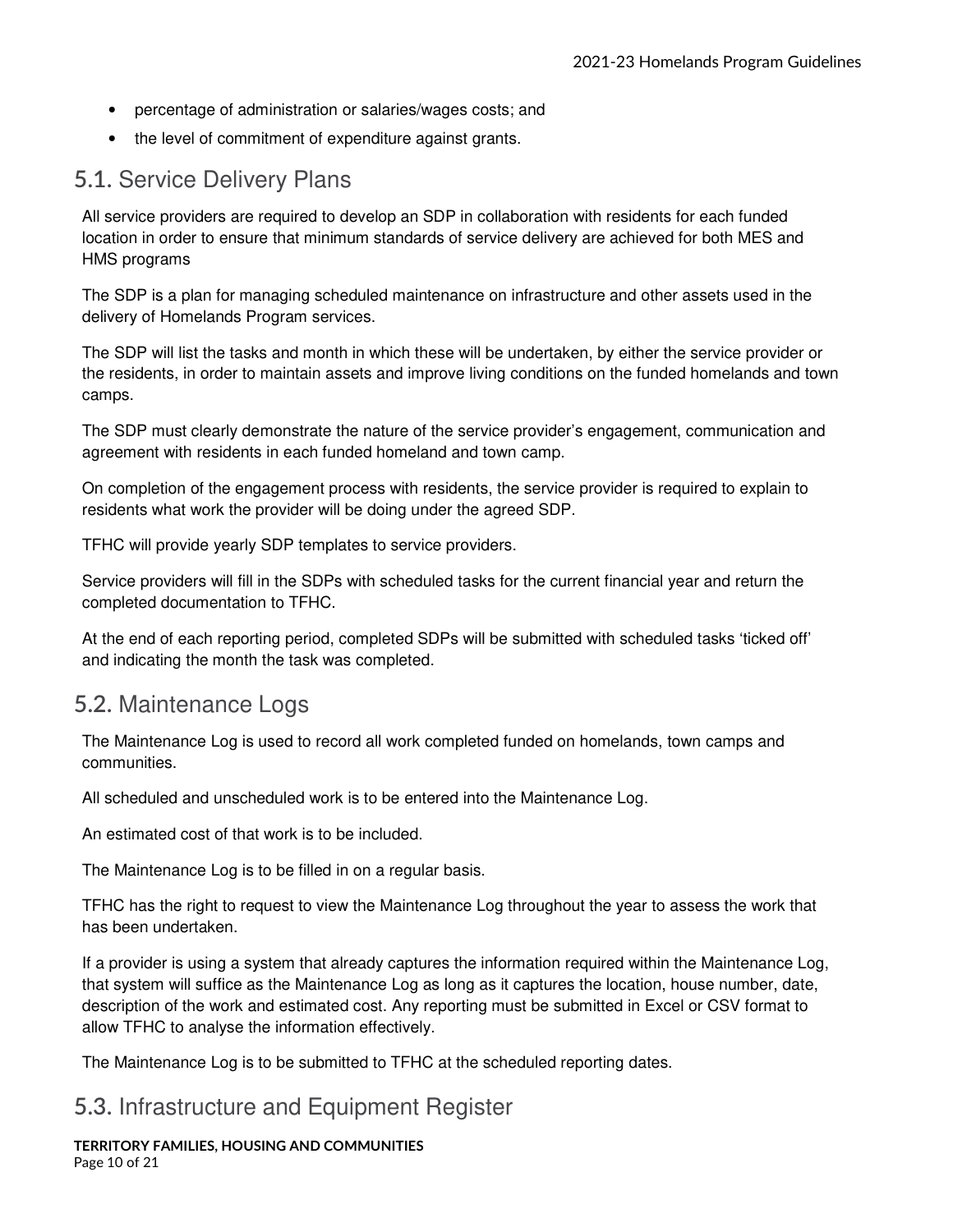Service providers are required to maintain an Infrastructure and Equipment Register (IER) of Homelands Program infrastructure on funded homelands, town camps and communities, including equipment which is used in the delivery of services.

The IER is to be updated to record all infrastructure and equipment changes on funded locations.

All new items funded through Homelands Capital Grants are to be included on construction or installation.

The IER is similar to an asset register and should include:

- location;
- category;
- item;
- description;
- condition;
- installation date:
- expected replacement/ upgrade/ repair date;
- expected replacement/ upgrade/ repair cost; and
- any relevant comment regarding condition, capacity, maintenance requirements, etc.

The IER is to be submitted to TFHC at the scheduled reporting dates and as part of the service provider's performance reporting.

## 6. GrantsNT

GrantsNT is the NT Government's grant management system used by agencies and grant applicants/residents to manage grant funding activities. It is a secure online grant management system for NTG grants.

GrantsNT supports the end-to-end grant management process including online acquittals and progress and performance reporting.

Service providers are required to use GrantsNT to do the following:

- search for grants;
- apply for funding;
- receive payment;
- acquit grants;
- report on performance;
- subscribe to get notified of new funding opportunities; and
- receive automated notifications and calendars of reporting milestones.

All service providers are required to upload their reports through GrantsNT.

## 7. Reporting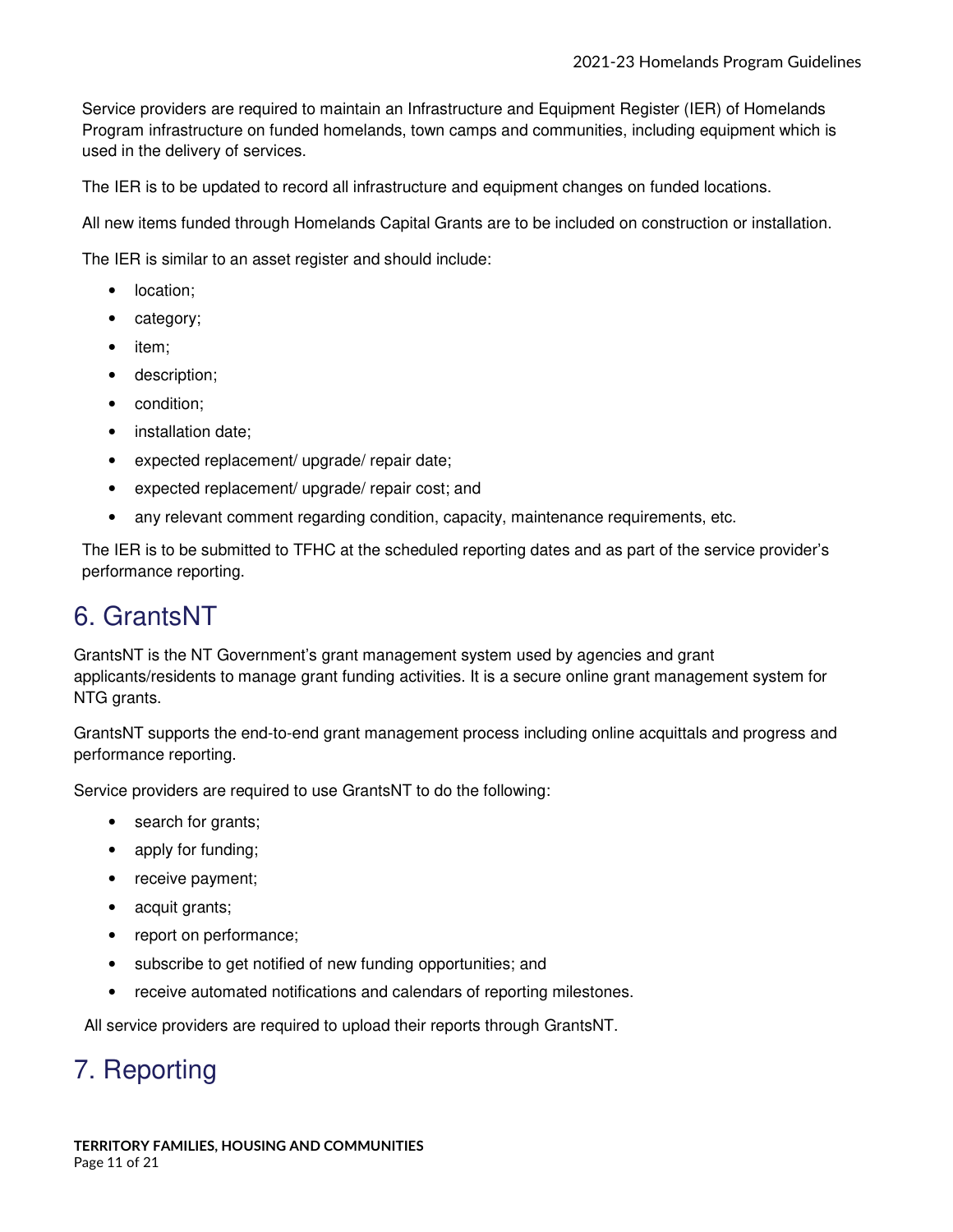Service providers must complete and submit all reports required as specified in these guidelines and in the funding agreement, through GrantsNT.

If TFHC considers the form or content of a report to be inadequate, it may request the service provider to submit a revised report within 10 business days (unless specified otherwise). Where necessary, TFHC reserves the right to request any reports to be submitted at shorter intervals than stated.

Service providers must, at all reasonable times, allow access to records, accounts, documents and papers relating to all Homelands Program agreements. This will include all documentation related to how service providers are carrying out the activity and receiving or spending the funding. Service providers must allow copies of these materials to be viewed by the following parties:

- TFHC and/or persons authorised by TFHC;
- the Commonwealth Auditor-General;
- the Commonwealth Director of Evaluation and Audit or person(s) authorised by them; and
- homeland residents.

All reporting to TFHC must be submitted in electronic format through the GrantsNT system.

Enquiries regarding the performance against these programs should be directed to the Homelands Services Group on 1800 031 648 or Homelands. Program@nt.gov.au

Enquiries regarding the funding agreement or payment of grant funds against these programs should be directed to the Investment Management team on (08) 8999 8456 or tfhc.InvestmentManagement@nt.gov.au

## **7.1.** Financial and Performance Reporting

Service providers will be required to submit through the GrantsNT system, the Half year and Full year statement of financial position and service statement reports on templates provided by TFHC for all homelands programs.

Reports must be received by TFHC no later than 28 February and 28 August each year. To fully acquit funding, performance reporting must be submitted and assessed as satisfactory.

These reports are based on self-certification as to the accuracy and reliability of the information supplied. TFHC has the right to request a copy of the reports at any other time that is deemed necessary.

Assessment of these reports will take place within four weeks of its receipt and the service provider will be formally notified, if the report is accepted as satisfactory or otherwise.

The Full Year statement of financial position and service statement report will identify the unspent amount remaining for the grant.

TFHC has determined that the Australian Taxation Office (ATO) private tax ruling no.1051410180505 in relation to the treatment of Goods and Services Tax (GST), is applicable to the MES, HMS and Homelands Jobs programs.

The ATO ruling provides that no taxable supply is made in the provision of some grant funding arrangements, and consequently there is no creditable acquisition from the recipient to the Northern Territory Government. Consequently, all payments will be made without allowance for GST.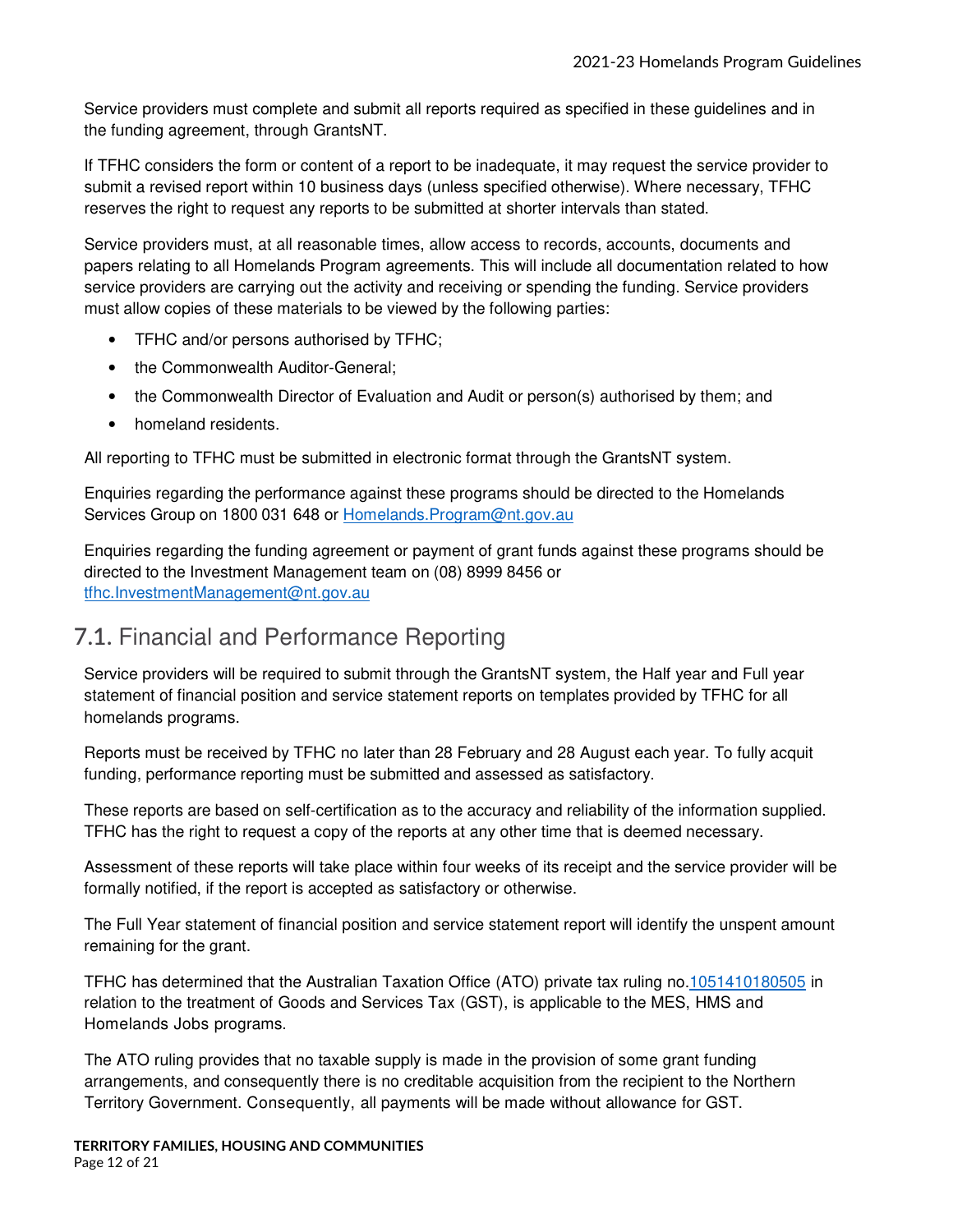## **7.2.** Audited Specific Purpose Financial Reports

Service providers that receive funding under one or more programs listed in this document are required to submit annual Audited Specific Purpose Financial Reports (SPFRs) for each program.

Acquittal of funding is under a prescribed arrangement that requires specific purpose financial reports to be prepared and independently audited by a registered company auditor for the period ending 30 June each year.

Independently audited SPFRs are to be provided to TFHC by 15 November each year via the GrantsNT system. Audited SPFRs will be assessed within four weeks of receipt by TFHC and the service provider will be formally notified accordingly.

## **7.3.** Unexpended Funds

The service provider is to report all unexpended amounts of MES/HMS/HJ funding half yearly, utilising the half year and full year statement of financial position and service statement reports.

Service providers are required to continue service delivery to homelands, town camps and communities until such time as receiving written advice from TFHC regarding either retention or return of the funding in question. This ensures that works from previous financial years are not disrupted and that delivery of these works is able to be continued.

TFHC will consider the carry forward by service providers of unspent funding based on merit, and may elect to reduce the service provider's allocation for the following financial year in order to ensure that the carry forward amount is fully spent.

Unexpended funding which is approved to be carried forward, as per the Accepted Audit Letter, must be spent by 30 June the following year.

In the event that TFHC does not approve the carry forward of unexpended funding, the service provider will be directed to return the full amount (or an amount as agreed by the Director Homelands Services Group) to TFHC.

All grant funding that has been approved for carried forward must be specifically itemised in:

- a) the service provider's half year statement of financial position and service statement report; and
- b) the service provider's annual audited SPFR.

No deficit amount is to be brought forward from the previous year. Any over expenditure of the program must be absorbed by the service provider.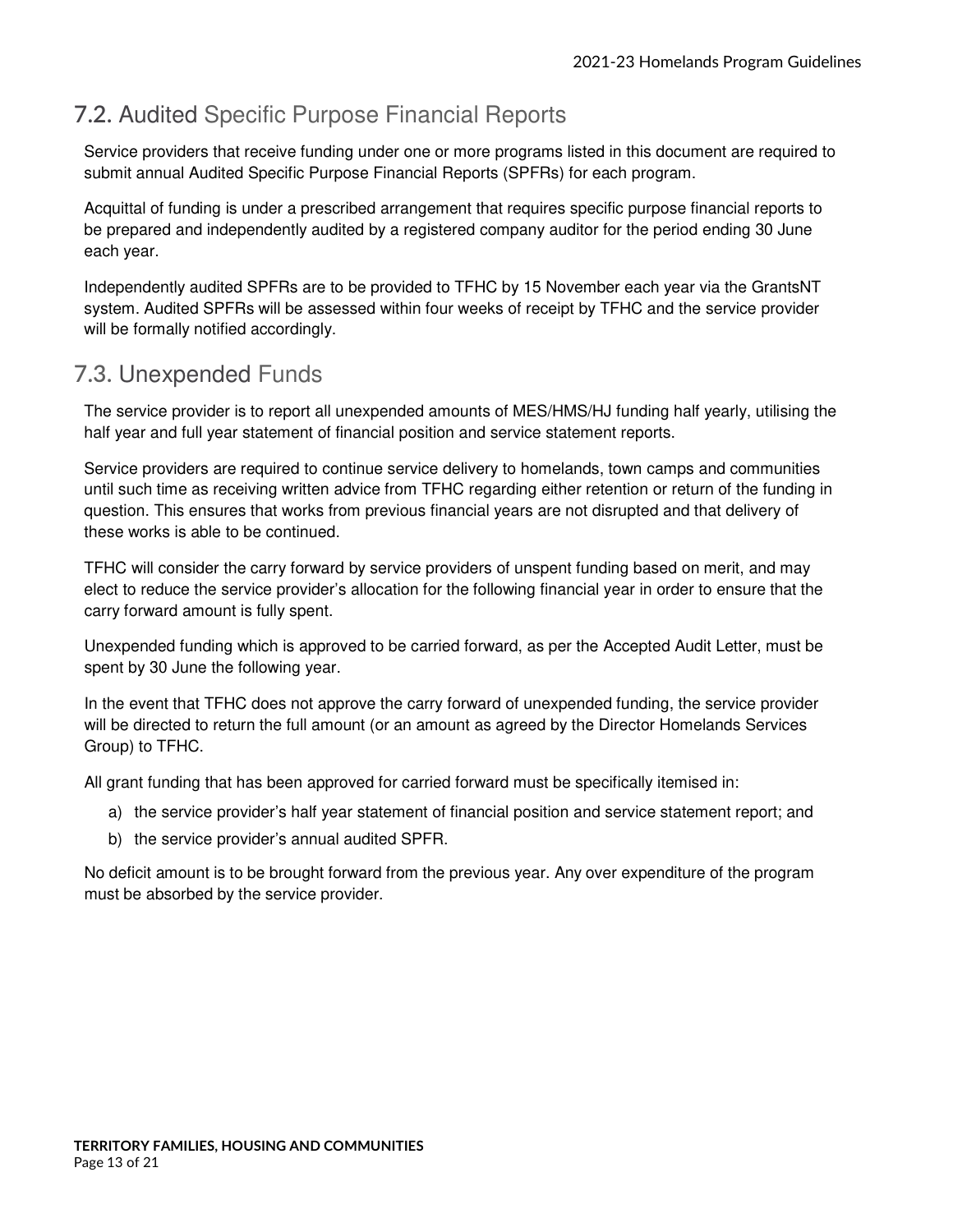## **Appendices**

## **A. Minimum MES and HMS Standards**

These standards are designed as a guide for service providers and they outline the minimum standards of service delivery required. As the funded locations are located over a large geographical area with a wide range of infrastructure, the standards have been developed to identify minimum deliverables that are applicable to most locations. These minimum deliverable tasks are to ensure a reliable delivery of power, water, sanitation and provide a healthy and safe environment.

Relevant services where Australian Standards apply must comply with those standards. Examples where Australian Standards apply include electrical and plumbing services and supplies to homelands dwellings.

A comprehensive list of maintenance tasks, which include the minimum deliverable tasks, should be identified by service providers for each funded location and scheduled in the SDPs.

### Emergency plans

Each service provider must have an Emergency Plan in place. The Emergency Plan will identify:

- actions the service providers will take leading up to an emergency, during an emergency and after the event to manage service provision to funded locations; and
- key personnel, their contact details, and their roles during an emergency.

Depending upon the region in which the service provider is located, emergencies covered under the plan should include bushfires, floods and cyclones.

### Frequency of visits to funded locations

Service providers are required to visit each location at least once in the first half of the financial year and once in the second half of the financial year to carry out the tasks identified in the minimum standards and to engage with the residents of the location.

### Resident engagement

Service providers are to explain to the residents what work they will be doing on a regular basis to service the location. A copy of the SDP must be made available to residents of each homeland, if requested, and residents may contribute to the development of the SDP where appropriate.

### Contact details

Relevant contact details are to be made available to residents, explaining who to contact in the case of emergency and/or loss of services.

### Communication plans

Communications that contributed to creation of the SDP, and subsequent communication that documents service delivery responses must be recorded by the service provider and made available to view upon request. This includes items such as requests for urgent repairs.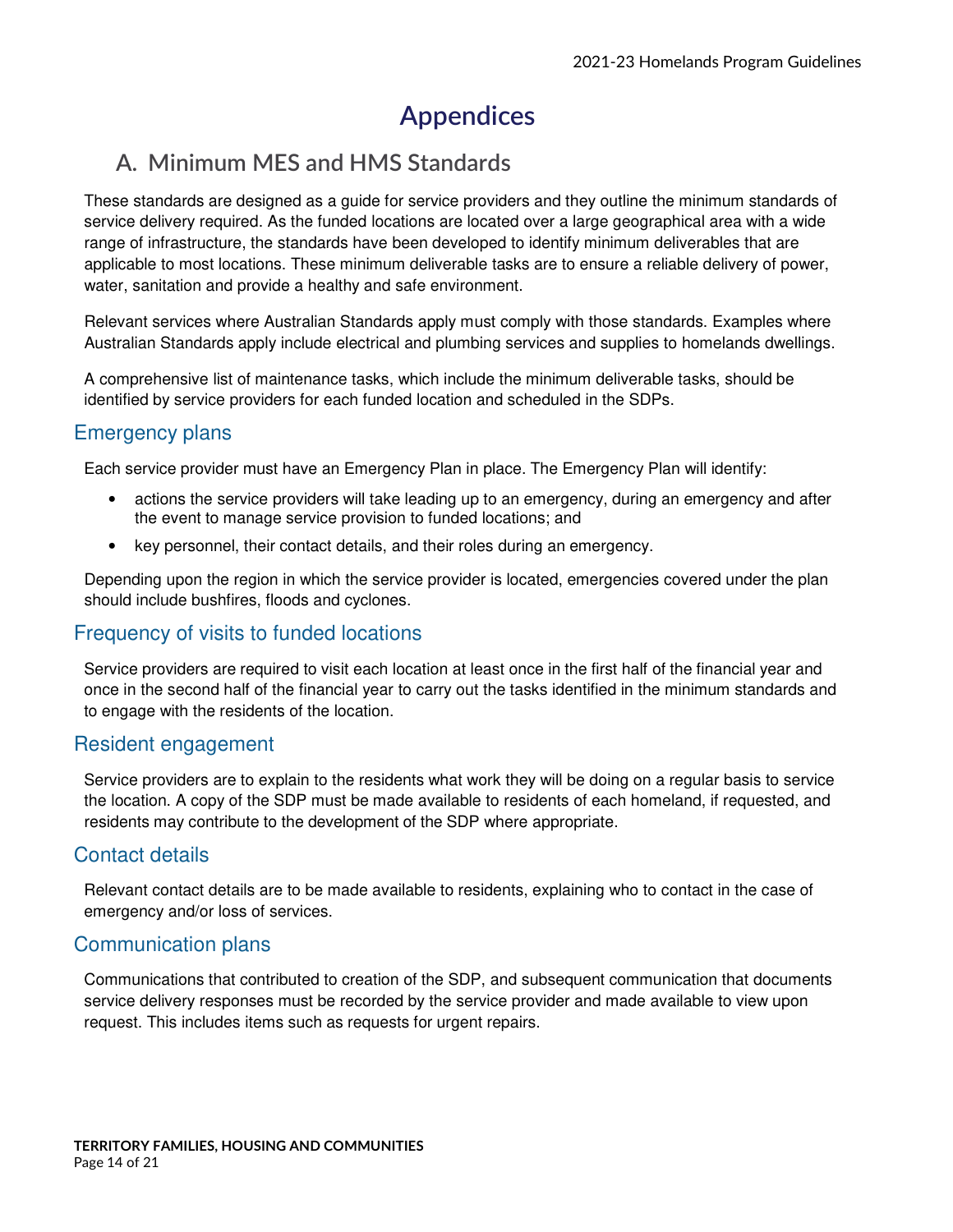## **B. Minimum Standards – MES**

### **Definitions**

The following definitions are included in the minimum standards table below.

- Category is the system or equipment being maintained.
- Outcomes are what is expected to be achieved or the minimum standard in each category of the MES program.
- Minimum service delivery tasks or standards are activities that should be carried out to ensure the outcomes are achieved. Sub-systems or related equipment are also included here.
- Frequency of how often the activities are required to be carried out to maintain the minimum standards or outcomes.
- Call out or emergency is the response time in which a service provider should endeavour to address an issue that results in the loss of service.

| <b>Category</b> | <b>Outcomes</b> | Minimum service delivery tasks/standards                                                                                                                                |
|-----------------|-----------------|-------------------------------------------------------------------------------------------------------------------------------------------------------------------------|
|                 |                 | Inspect, repair and maintain water supply<br>infrastructure to ensure system is operational<br>and working as intended to achieve the specified<br>outcomes.            |
|                 |                 | Ensure all compounds and areas around<br>infrastructure are clean and clear of vegetation to<br>reduce risk of fire and structural damage.                              |
|                 |                 | Ensure fences and gates around water<br>infrastructure are secure.                                                                                                      |
|                 |                 | Inspect for and repair any water leaks in<br>infrastructure and at houses.                                                                                              |
|                 |                 | Ensure water reticulation where possible is<br>$\bullet$<br>buried to a safe depth to reduce risk of damage.                                                            |
| Water system    |                 | Ensure active and unused bores are correctly<br>sealed to prevent contamination.                                                                                        |
|                 |                 | Identify any maintenance or repairs required at<br>the next maintenance visit.                                                                                          |
|                 |                 | Callout/emergency                                                                                                                                                       |
|                 |                 | If there is a loss of service then the service<br>provider is required to attend and try to restore<br>services within 48 hours of being informed.                      |
|                 |                 | If services cannot be restored within 48 hours, the<br>$\bullet$<br>service provider will ensure an emergency supply<br>of potable water until the service is restored. |
|                 |                 | If it is not possible to restore services within a two<br>week timeframe, TFHC must be informed.                                                                        |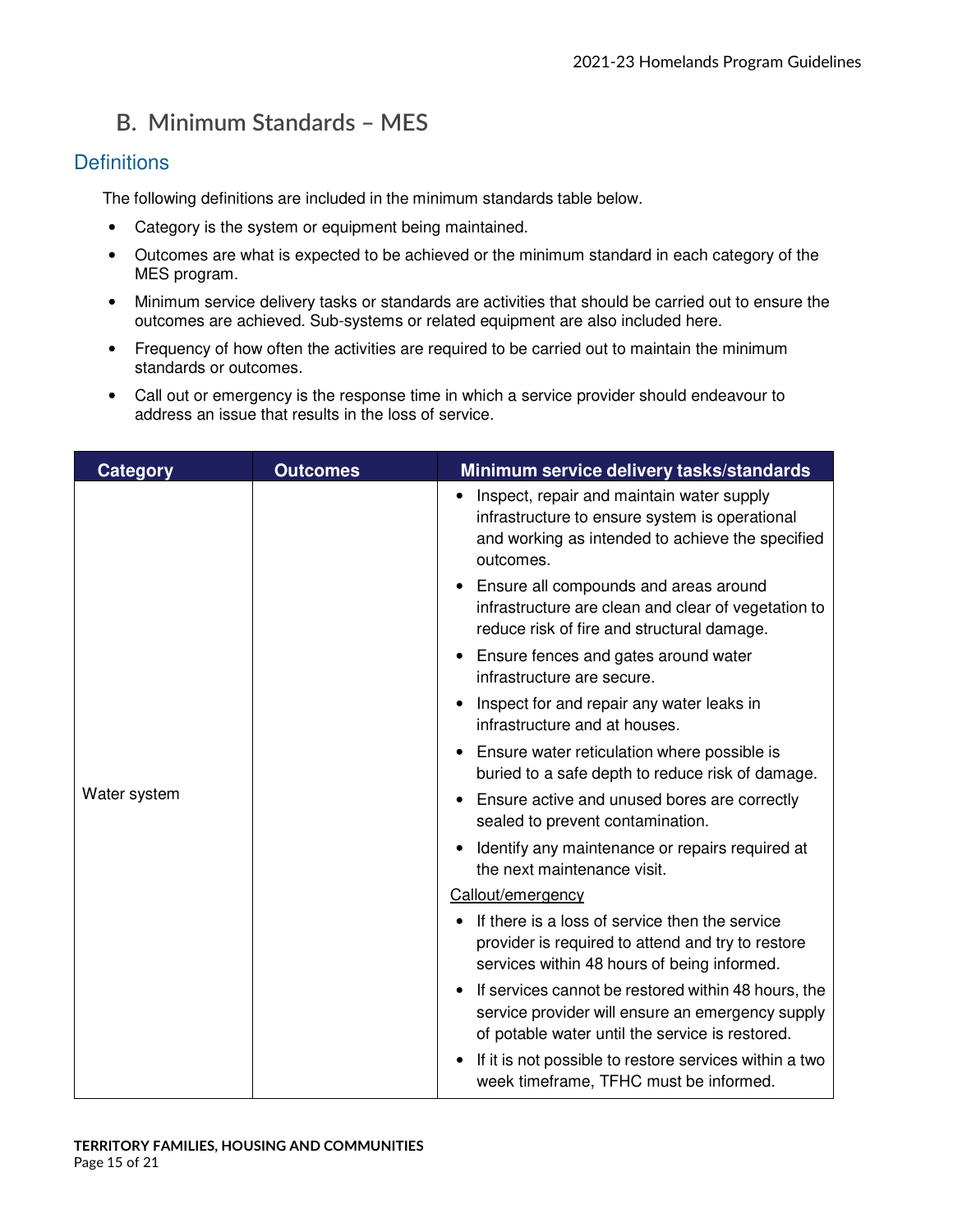| <b>Category</b>                | <b>Outcomes</b>                                                                                                                                                                                                                                                                                                                         | Minimum service delivery tasks/standards                                                                                                                                                                                                                                                                                                                                                                                                                                                                                                                                                                                                                                                                                                                                                                                                                                                                                                                                                                                                                                                            |
|--------------------------------|-----------------------------------------------------------------------------------------------------------------------------------------------------------------------------------------------------------------------------------------------------------------------------------------------------------------------------------------|-----------------------------------------------------------------------------------------------------------------------------------------------------------------------------------------------------------------------------------------------------------------------------------------------------------------------------------------------------------------------------------------------------------------------------------------------------------------------------------------------------------------------------------------------------------------------------------------------------------------------------------------------------------------------------------------------------------------------------------------------------------------------------------------------------------------------------------------------------------------------------------------------------------------------------------------------------------------------------------------------------------------------------------------------------------------------------------------------------|
| Power<br>systems               | Provide a safe,<br>reliable power<br>supply.                                                                                                                                                                                                                                                                                            | Inspect, repair and maintain power supply<br>infrastructure to ensure system is operational<br>and working as intended to achieve the specified<br>outcomes.<br>• Ensure all compounds and areas around<br>infrastructure are clean and clear of vegetation<br>to reduce risk of fire and structural damage.<br>Inspect and repair all wiring and connections to<br>ensure a safe condition and ensure there is no<br>potential hazard to residents.<br>Identify any maintenance or repairs required at<br>the next maintenance visit.<br>Power stations<br>Ensure generators and controls are maintained<br>and serviced in accordance with manufacturers'<br>guidelines.<br>Ensure compounds, gates and fencing are<br>secure and locks are operational.<br>Ensure bulk fuel storage is securely contained<br>and only accessible by authorised personnel.<br>Callout/emergency<br>Service providers are required to attend and<br>restore services to the power system within two<br>weeks of being informed of disruption of<br>services. If this cannot be achieved, TFHC must<br>be informed. |
| Sewerage and<br>septic systems | Sewage disposal<br>systems are to be<br>constructed, located,<br>maintained and<br>operated so as to:<br>Prevent direct and<br>$\bullet$<br>indirect contact<br>between people and<br>infectious<br>organisms.<br>Minimise the risk of<br>$\bullet$<br>contamination of<br>drinking water<br>supplies, food crops<br>or other supplies. | Inspect, repair and maintain sewerage and<br>septic infrastructure to ensure system is<br>operational and working as intended to achieve<br>the specified outcomes.<br>Ensure all compounds and areas around<br>infrastructure are clean and clear of vegetation to<br>reduce risk of fire and structural damage.<br>Ensure septic tanks are secure and there is no<br>٠<br>risk of accidental access.<br>Identify any maintenance or repairs required at<br>the next maintenance visit.<br>Callout/emergency<br>Service providers are required to attend and<br>restore services to the sewerage or septic                                                                                                                                                                                                                                                                                                                                                                                                                                                                                         |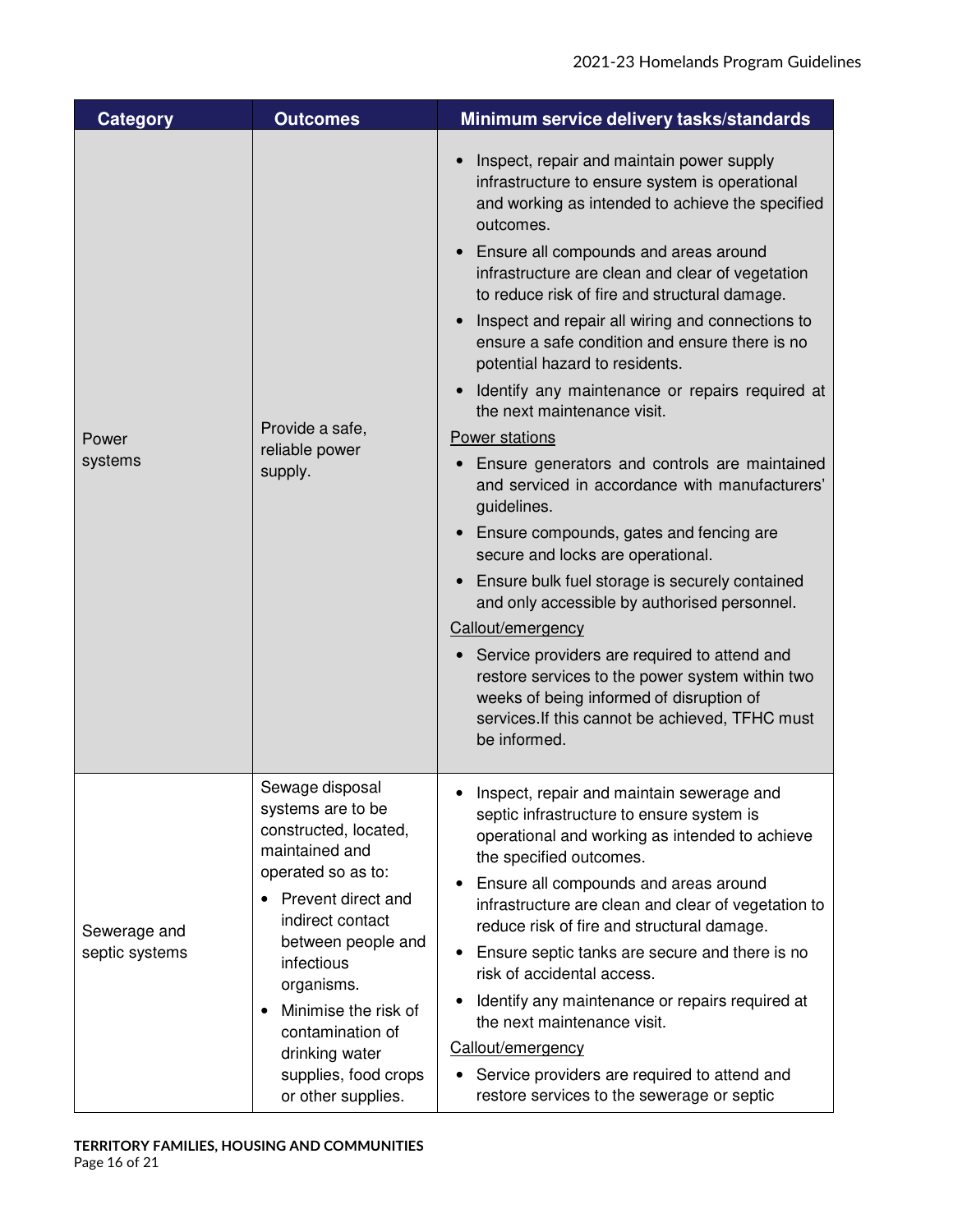| Category                 | <b>Outcomes</b>                                                                                                                                                                                                                                                                                 | Minimum service delivery tasks/standards                                                                                                                                                                                                                                                                                                                      |
|--------------------------|-------------------------------------------------------------------------------------------------------------------------------------------------------------------------------------------------------------------------------------------------------------------------------------------------|---------------------------------------------------------------------------------------------------------------------------------------------------------------------------------------------------------------------------------------------------------------------------------------------------------------------------------------------------------------|
|                          | Prevent the<br>breeding of<br>mosquitoes.                                                                                                                                                                                                                                                       | system within two weeks of being informed of<br>disruption of services. If this cannot be achieved<br>TFHC must be informed.                                                                                                                                                                                                                                  |
| Grounds<br>maintenance   | Communal areas<br>should be maintained<br>to a standard that:<br>Reduces the risk<br>of fire.<br>Minimises the risk<br>of disease.<br>Provides a level of<br>safety to residents.<br>Reduces the<br>opportunity for<br>snakes and other<br>animals to shelter<br>in and around the<br>location. | Clear vegetation to a level that achieves the<br>stated outcomes but does not add to the<br>generation of dust or erosion.<br>Where appropriate, install and maintain fire<br>breaks.<br>Identify any maintenance required at the next<br>maintenance visit.                                                                                                  |
| Waste<br>disposal        | Waste management<br>practices applied to:<br>Prevent the<br>transmission of<br>infectious disease.<br>Reduce risk of<br>injury and trauma                                                                                                                                                       | Area around tips must be clear of waste and all<br>rubbish must be placed in tips.<br>Old sites must be filled in.<br>If the level of rubbish around the location is<br>deemed a health hazard, the service provider will<br>ensure rubbish is removed and disposed of<br>correctly.<br>• Identify any maintenance required at the next<br>maintenance visit. |
| Internal/access<br>roads | Allow the use of roads<br>and minimise erosion.                                                                                                                                                                                                                                                 | Ensure roads are clear of fallen vegetation and<br>tree regrowth.<br>Identify any maintenance or repairs required at<br>the next maintenance visit.                                                                                                                                                                                                           |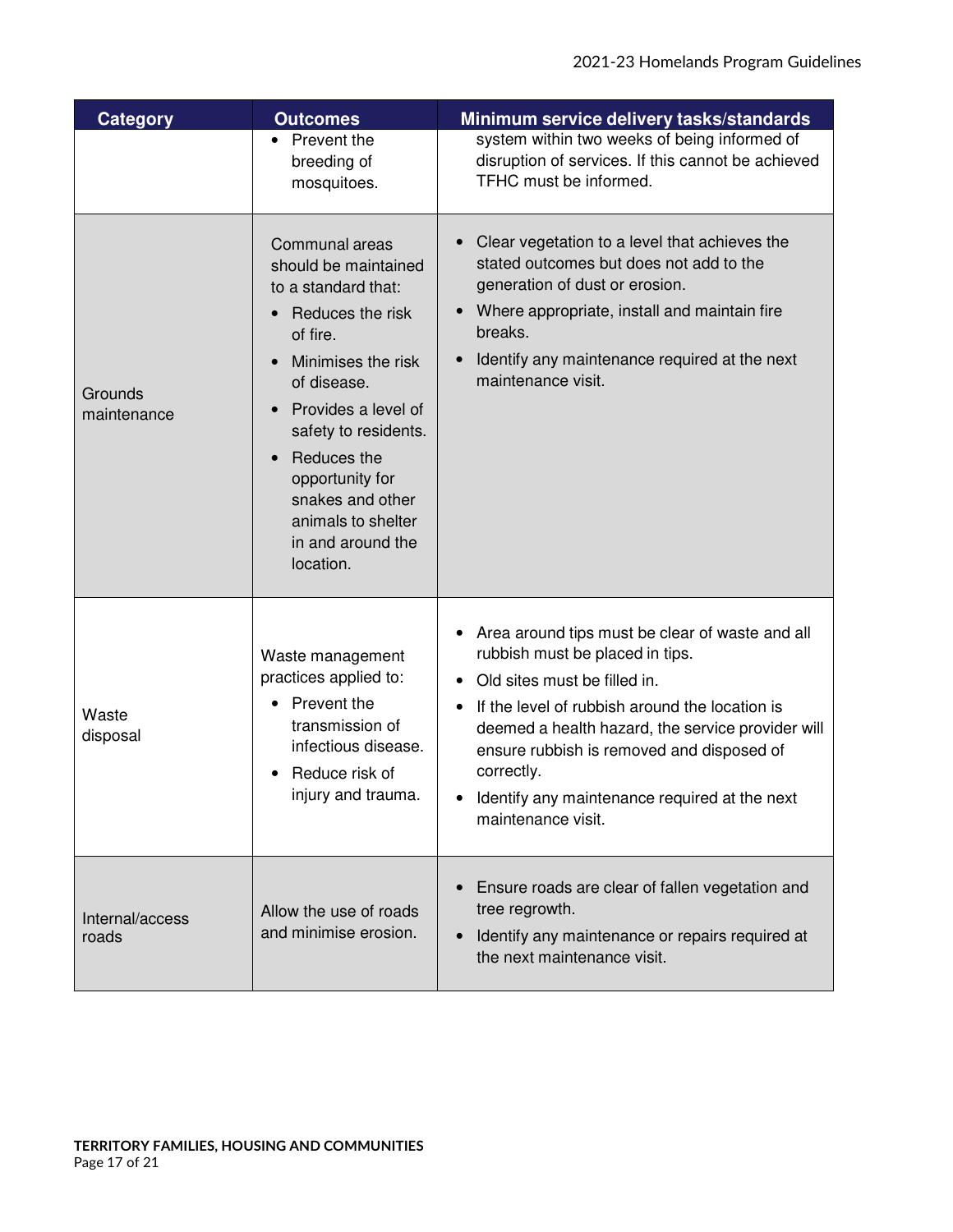| Category      | <b>Outcomes</b>                                                                                                                              | Minimum service delivery tasks/standards                                                                                                                                                                                                                                                                                                                                                                                                    |
|---------------|----------------------------------------------------------------------------------------------------------------------------------------------|---------------------------------------------------------------------------------------------------------------------------------------------------------------------------------------------------------------------------------------------------------------------------------------------------------------------------------------------------------------------------------------------------------------------------------------------|
| Aerodromes    | Maintained on a<br>regular basis to allow<br>the safe operation of<br>light aircraft.                                                        | Inspect airstrip and ensure surface is clear of<br>roots, undulations, large rocks, ant and termite<br>mounds, saplings and erosion.<br>Drag airstrip every six months.<br>The immediate 15 metres either side of the strip<br>surface should be cleared of any obstacles<br>including ant hills, tree stumps, large rocks or<br>stones and fencing wire.<br>Identify any maintenance or repairs required at<br>the next maintenance visit. |
| Environmental | Reduce the risk of<br>disease, poor health,<br>water contamination<br>and damage to<br>infrastructure due to<br>environmental<br>influences. | Evaluate the need for animal control around<br>homelands where necessary, and carry out<br>identified works.<br>Ensure minimal disturbance to soil on homelands<br>by works or animals to prevent erosion and dust.<br>Identify any maintenance or repairs required at<br>the next maintenance visit.                                                                                                                                       |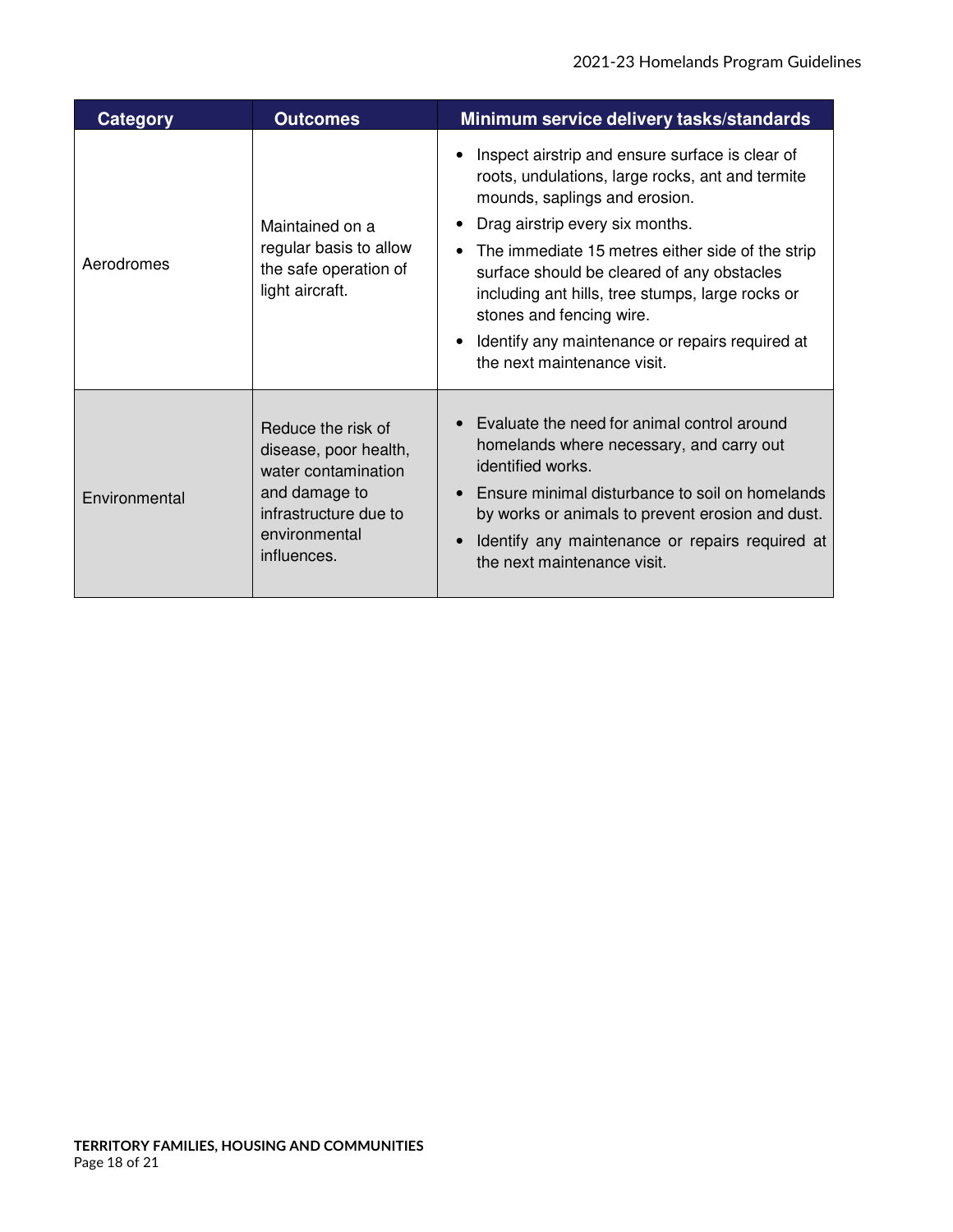## **C. Minimum Standard - Housing**

The housing standard is the standard of housing required under the funding guidelines. The standard outlines the minimum requirements in order to ensure health and safety of residents and provide shelter from environmental elements.

| <b>Category</b>        | <b>Minimum Service Delivery Tasks/ Standard</b>                                                                                                                                                                                                                                                                                                                                                                                                                                                                                                                                                                                                                                                                                                                                                                                                                                   |
|------------------------|-----------------------------------------------------------------------------------------------------------------------------------------------------------------------------------------------------------------------------------------------------------------------------------------------------------------------------------------------------------------------------------------------------------------------------------------------------------------------------------------------------------------------------------------------------------------------------------------------------------------------------------------------------------------------------------------------------------------------------------------------------------------------------------------------------------------------------------------------------------------------------------|
| General                | Dwelling appears structurally sound.<br>Safe and reliable power supply is available and connected.<br>A potable water supply is available.<br>$\bullet$<br>Trees and plants do not pose a hazard to dwelling or tenants.<br>Dwelling provides shelter from external environment, e.g. roof and external walls are<br>serviceable and do not leak, windows are in a condition to ensure shelter if necessary.<br>Dwellings with asbestos containing materials are signed properly.<br>Dwelling has electrical safety switches fitted where power is connected through a<br>power board.<br>Dwelling has safe and serviceable power outlets.<br>Where connected to gas, system is deemed safe.<br>Dwelling has adequate lighting for safe use of dwelling at night.<br>٠<br>Dwelling is able to be secured.<br>Dwelling has properly constructed floors (i.e. not dirt) throughout. |
| Kitchen<br>facilities  | Has a serviceable and functional sink.<br>Has a serviceable and functional food preparation area.<br>Has a serviceable and functional light.<br>There is a suitable food storage area available.<br>Has a properly constructed (not dirt) floor.                                                                                                                                                                                                                                                                                                                                                                                                                                                                                                                                                                                                                                  |
| Bathroom<br>facilities | Has access to serviceable and functional bath/shower facilities.<br>Has a serviceable and functional basin.<br>Has a serviceable and functional light.<br>Has a properly constructed (not dirt) floor.<br>Has a serviceable and functional door with a suitable lock.                                                                                                                                                                                                                                                                                                                                                                                                                                                                                                                                                                                                             |
| Laundry<br>facilities  | Has access to serviceable and functional clothes washing facilities.                                                                                                                                                                                                                                                                                                                                                                                                                                                                                                                                                                                                                                                                                                                                                                                                              |
| Toilet<br>facilities   | Dwelling has access to serviceable and functional toilet.<br>Toilet facilities has a serviceable door with a suitable and functional lock.<br>Toilet facilities has a properly constructed (not dirt) floor.<br>٠                                                                                                                                                                                                                                                                                                                                                                                                                                                                                                                                                                                                                                                                 |
| <b>Bedrooms</b>        | Has a serviceable and functional light.<br>Has a properly constructed (not dirt) floor.                                                                                                                                                                                                                                                                                                                                                                                                                                                                                                                                                                                                                                                                                                                                                                                           |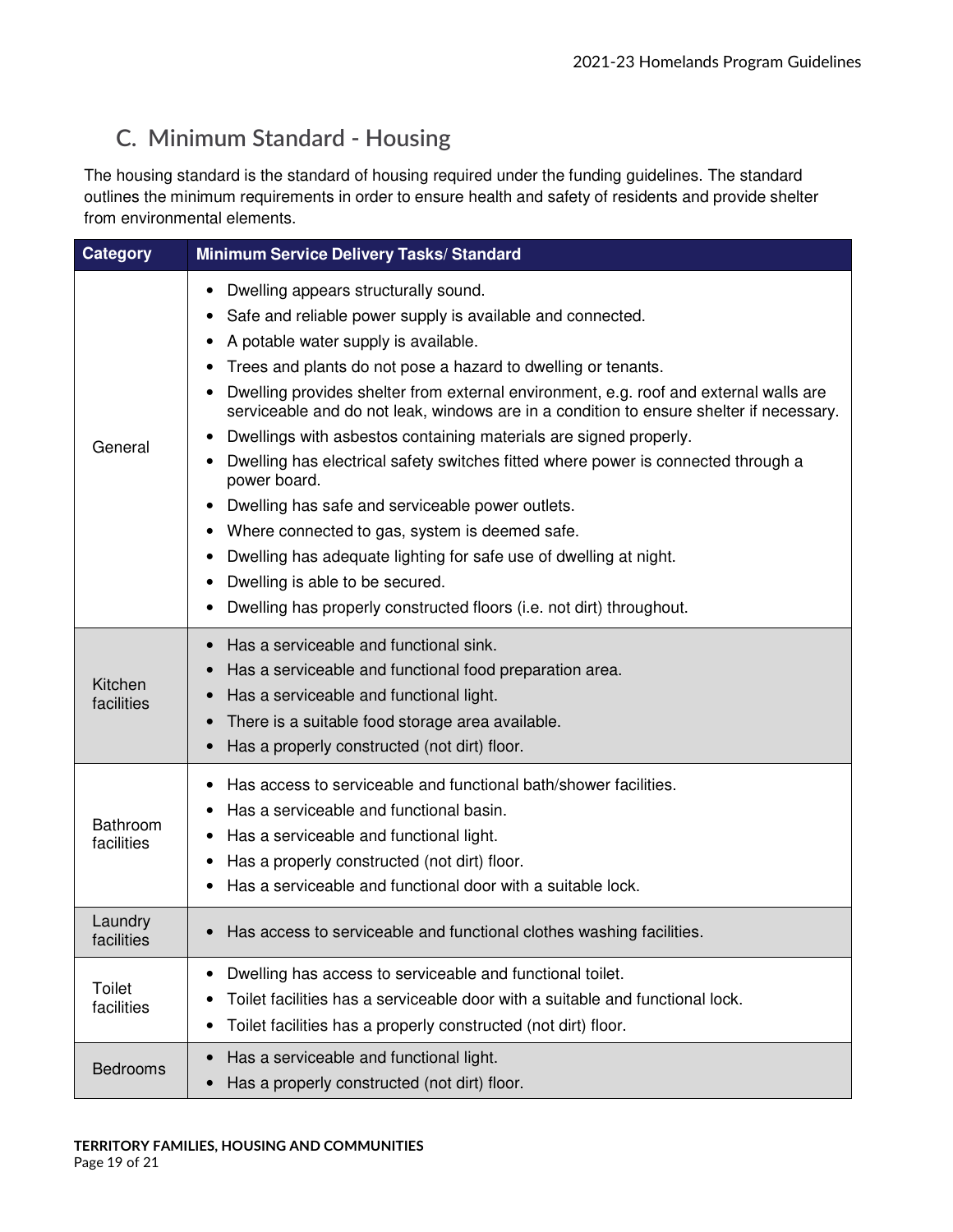### Minimum Standard - Housing Maintenance

Homeland housing funding should be prioritised for immediate repairs. Any funding remaining should be used for general repairs and maintenance. Definitions for immediate repairs and general repairs and maintenance are outlined below.

Regular inspections should be carried out to identify immediate repairs and general repairs and maintenance. The frequency of housing inspections is outlined below.

### Immediate repairs

Immediate repairs are those necessary to make a house safe and healthy to live in; where there is a direct threat of danger due to safety, health or security risks to the tenants of the premises, and where prompt action is required to relieve the situation. These repairs can include but are not limited to:

### Electrical

- Power points/fittings are safe, not damaged, secured to the wall, and there are no exposed wires.
- Mains power to house has no exposed wires or damaged conduit/junction box.

### Gas

- No gas leaks.
- Repair faulty regulators/appliances/controls.
- Significant water leakage.
- Repair any significant water leaks within premises that leaves persistent water pooling, contributes to rotting of infrastructure or is a cause of depleting homeland water supply.

#### Major sewerage overflow to internal premises

• Repair any major sewage effluent leaks, backup, or blockage from septics/systems.

### Response time for immediate repairs

Immediate repairs will be actioned within 48 hours of being reported to the service provider, or as soon as practically possible if access is not possible for cultural reasons or weather events.

### General repairs and maintenance

Repairs and maintenance are any non-immediate repairs and scheduled maintenance required to keep housing to a safe standard for living.

For example repairs to:

- maintain power and prevent loss of power supply;
- maintain water and/or sewerage to prevent leaks;
- where a tenant/occupant is unable to gain access to the premises or secure the external access; and
- regular maintenance such as clearing of vegetation or termite treatment around houses.